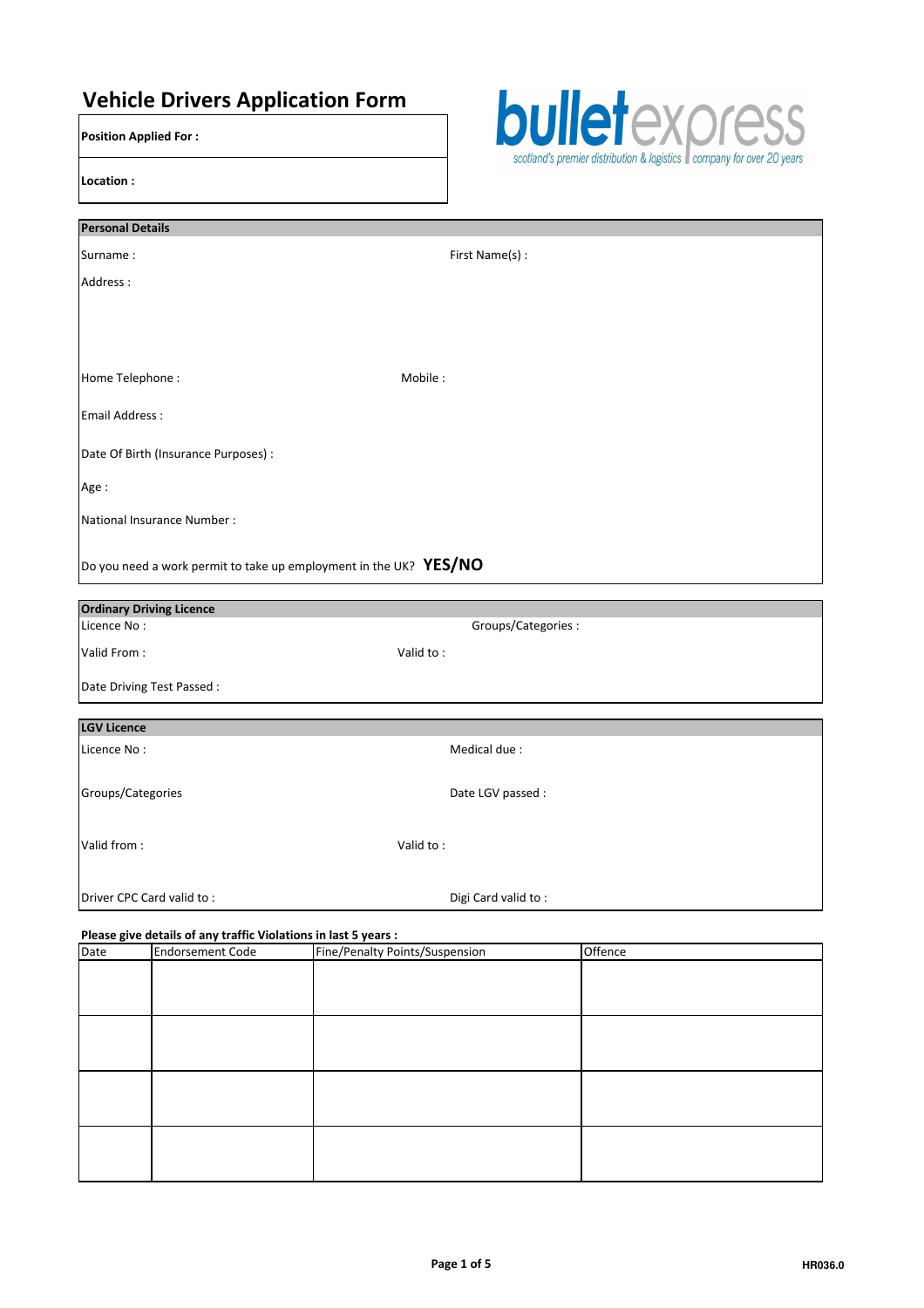# Driver Training Experience

Have you taken any form of advance/defensive driver training? YES/NO

If YES, give details :

## Please give details of any traffic accidents during the last 5 years :

| Date | <b>Brief Description</b> |
|------|--------------------------|
|      |                          |
|      |                          |
|      |                          |
|      |                          |
|      |                          |

## Additional Qualifications/Experience

Have you had any experience or do you hold any qualifications in any of the areas below.

Please give brief details

Commercial Vehicle types :

Fork Lift Truck :

Tail Lifts :

Hazardous Chemicals :

Other - specify

| <b>Medical</b>                                                                                                                |                                  |  |  |
|-------------------------------------------------------------------------------------------------------------------------------|----------------------------------|--|--|
| Do you have a DVLA notifiable condition? YES/NO                                                                               |                                  |  |  |
| If yes, has the condition been reported? YES/NO                                                                               |                                  |  |  |
| Is your vision impaired? YES/NO                                                                                               | When was eyes last tested? Date: |  |  |
| Is your hearing impaired? YES/NO                                                                                              |                                  |  |  |
| Are you currently taking any medicines or prescribed drugs that may cause drowsiness or otherwise impair your driving? YES/NO |                                  |  |  |

 $\overline{\phantom{a}}$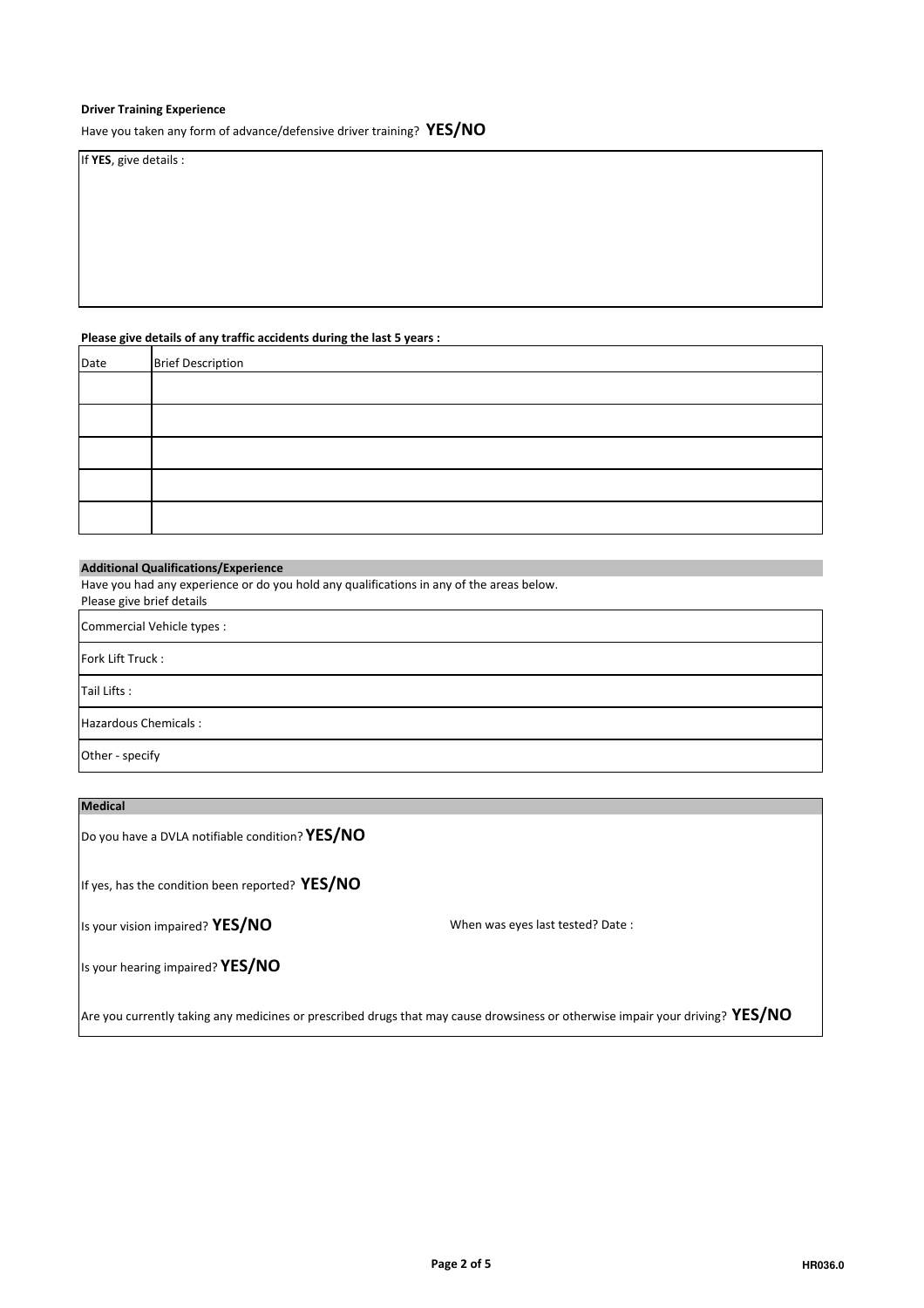## Employment History

Please list starting with the most recent, all organisations you have worked for during the last 20 years

| Name(s) and address(s) of Employer(s) | Dates From - To | Position Held/Main<br>Duties | Reason For Leaving |
|---------------------------------------|-----------------|------------------------------|--------------------|
|                                       |                 |                              |                    |
|                                       |                 |                              |                    |
|                                       |                 |                              |                    |
|                                       |                 |                              |                    |
|                                       |                 |                              |                    |
|                                       |                 |                              |                    |
|                                       |                 |                              |                    |
|                                       |                 |                              |                    |
|                                       |                 |                              |                    |

Are you willing to work overtime and weekends when required? YES/NO

Have you ever been convicted of a criminal offence: (which is not a spent conviction under the Rehabilitation Of Offenders Legislation)? YES/NO

If YES, please give further information :

Salary range expected :

How much notice are you required to give your current employer ?

Have you worked for Bullet Express Ltd before? YES/NO

If YES, please give details for leaving :

Are you currently subject to any contractual "restraints of trade" clauses? YES/NO

If YES, please give details: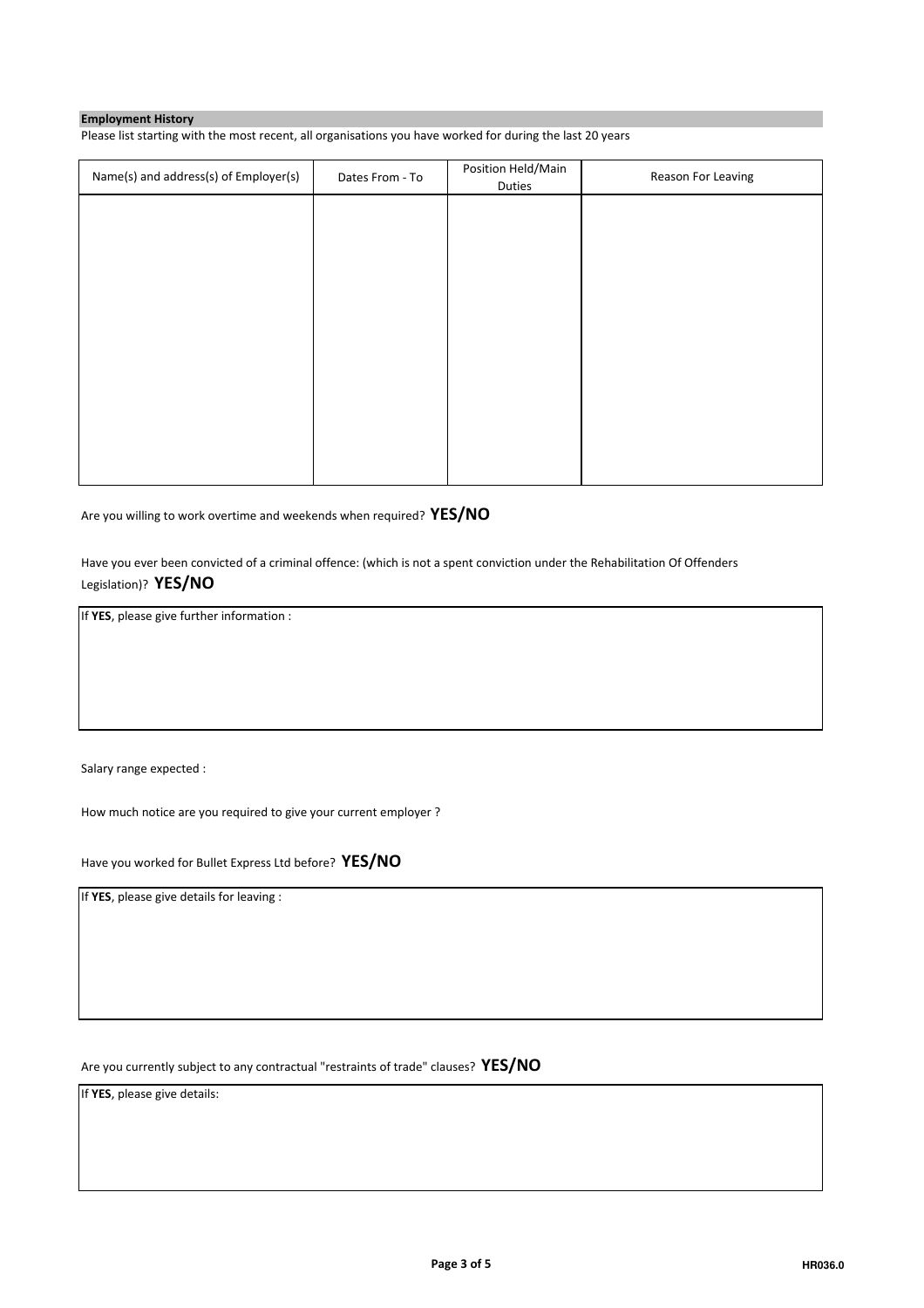#### Supplementary Information

Please give details of any experience, skill or achievements which you feel may be relevant in your application for employment.

#### References

Please give the names and addresses of two referees who are not related to you, who we can approach for a confidential ]assessment of you suitability for this job. (One of these must be a previous employer)

| Referee 1 | Referee 2 |
|-----------|-----------|
|           |           |
|           |           |
|           |           |
|           |           |
|           |           |
|           |           |
|           |           |
|           |           |
|           |           |

Can we approach your present/most recent employer? YES/NO

(Tick in box if you do not wish your employer to be contacted before an offer of employment is made)

#### Declaration of applicant :

I confirm that the above information is correct.

I understand that any false information or deliberate omissions will disqualify me from employment or may render me liable for dismissal.

I consent to the Organisation processing the information contained herein. I understand that, if successful, the information will be used to form any personal record and will be retained for the duration of my employment. If I am not successful, I understand that the Organisation will retain the form for a maximum of 6 months, and they may use it to contact me in the event of there being any other vacancies for which I may be suitable.

Signed : …………………………………………………………………………………………….. Date: …………………………………………..